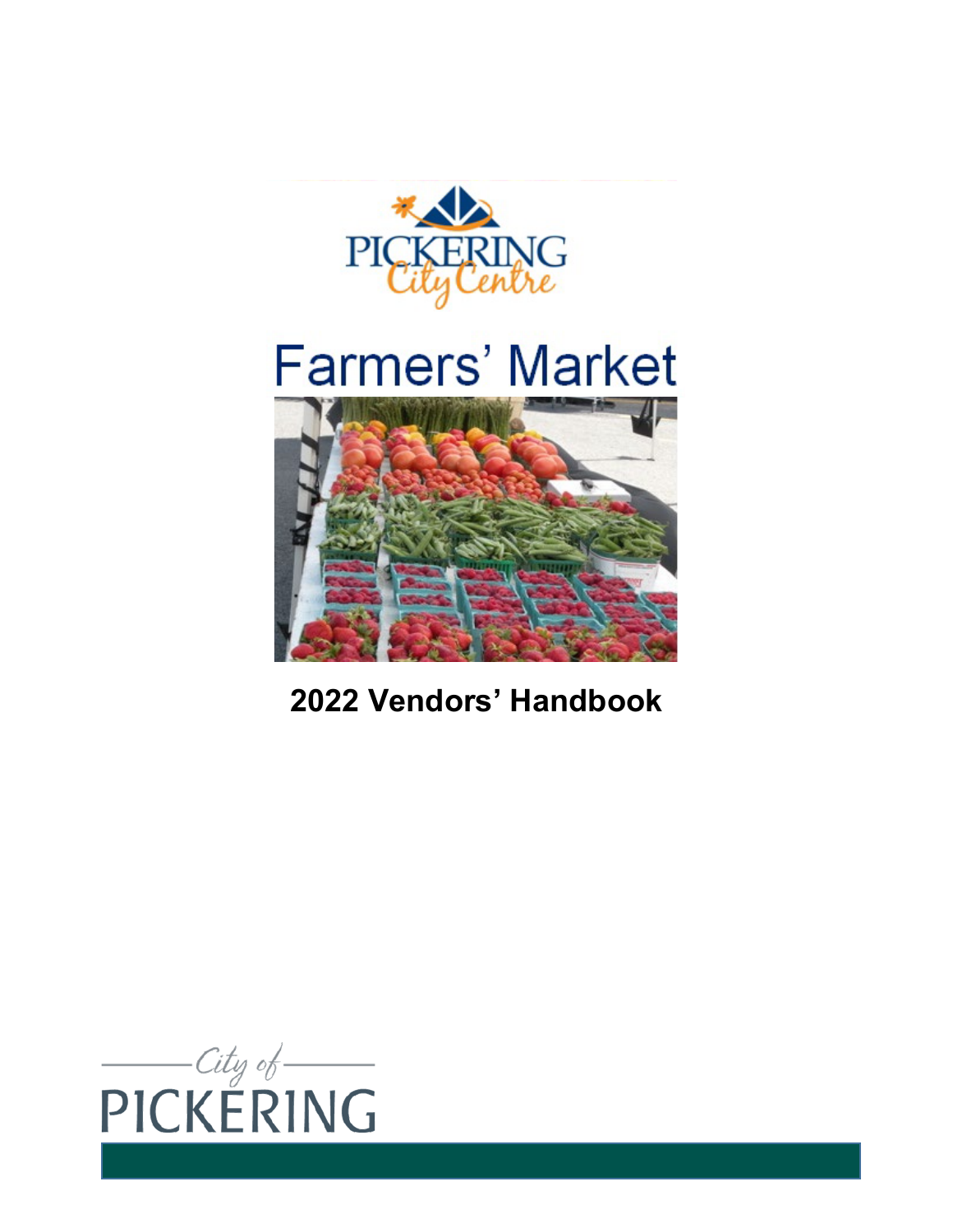# **Market Dates and Hours of Operation**

Every Tuesday, 9:00 am to 2:00 pm - June 14<sup>th</sup> to October 4th, 2022

#### **Location**

North East corner of the Chestnut Hill Developments Recreation Complex parking lot, 1867 Valley Farm Road.

Vendors attending for the full market season will be informed of their vendor location within the market no later than one week prior to opening day. Shorter term vendors will be advised of their location no later than the Friday before each market day.

### **Parking**

Parking of vendor vehicles and trucks will be accommodated on the market site.

Accessible parking will be provided on site.

Limited on street parking for patrons will be permitted.

### **Applications**

Vendor Applications can be found online at [pickering.ca/farmersmarket,](https://www.pickering.ca/en/discovering/farmersmarketvendors.asp) and can be printed for manual completion.

At least 51% of market vendors will be those who are farmers or producers. For the purposes of this market, 'local food' is defined as food grown within Ontario.

The City will seek to provide a balanced cross section of products across all categories when considering approval of applications.

**Every vendor must be able to provide proof of their CGL insurance, which includes Products - Completed Operations for no less than \$2 million per occurrence, naming the City of Pickering as "An Additional Insured". As well provide proof of their auto insurance for no less than \$2 million in auto liability coverage for their vehicle (owned, leased and/or non-owned) in which they use at the market.** 

# **Food Vendors**

- 1. In order to be a vendor, you must make it, bake it or grow it to sell at the market.
- 2. All vendors of primary agricultural products must declare that all their products are grown on their farm and are therefore produced within the Province of Ontario. Limited amounts of resale are permitted however at the discretion of the City of Pickering.
- 3. [All Food Vendors](https://www.durham.ca/en/health-and-wellness/resources/Documents/PublicHealthInspectionsandInvestigations/duhev279FarmersMarket.pdf) are required to provide proof of of a "**Farmers' Market Notification** for Food Vendors" form from the Durham Region Health Department.

#### **Non-Food Vendors**

Space is limited for non-food vendors. No resale of artisanal or craft items is permitted.